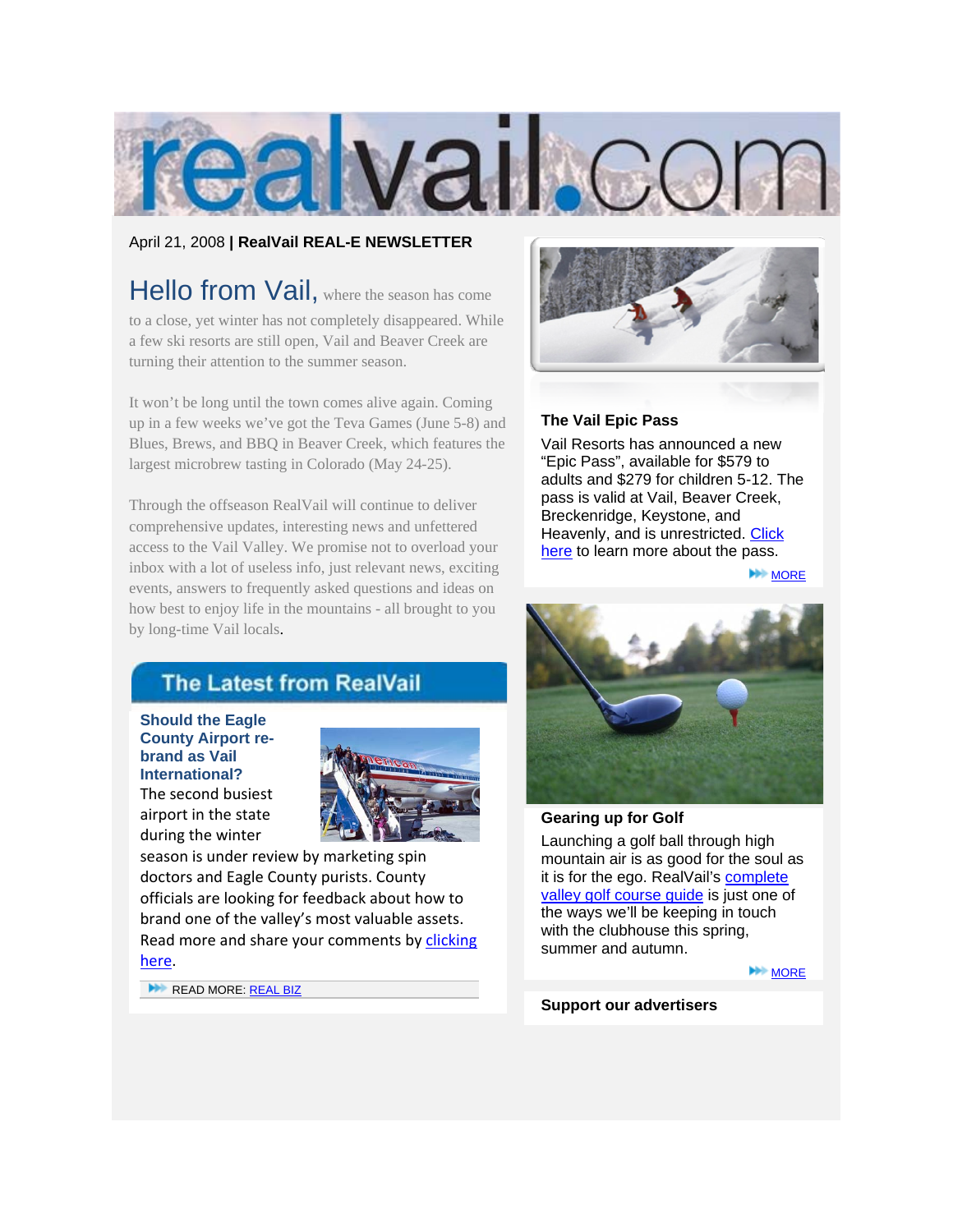

**High-end home sales strong, but transactions are down**

It depends on who you're talking to, but the housing slump

[affecting the rest of the nation appears to be](http://www.realvail.com/RealEstate/241/Countys-high-end-homes-sales-still-strong-but-overall-market-lagging.html)  making an impact in the Vail Valley.

READ MORE: REAL ESTATE



#### **Blues, Brews, and BBQ**

[The next big event is the Blues, Brews, and BBQ](http://www.realvail.com/RealAE/)  event at Beaver Creek, which kicks off the summer season with live music, great blues, and the largest microbew tasting in Colorado.

READ MORE: REAL A&E

### **Epic Pass raises questions**

Comments and debate have surrounded the **Epic** Pass since it was announced by Vail Resorts March 18. Kaye Ferry of the Vail Chamber and Business Association resigned in the wake of a riff-raff comment made to RealVail and Colorado Confidential. What will the Epic Pass mean to Vail next season?

READ MORE: BOYD'S BLOG

Local Vail Valley companies like [Antlers at Vail, Westin Riverfront, Led](http://www.realvail.com/advertise.html)  Gardner & Associates, Prudential Colorado Properties, RE/MAX of Vail, Sonnenalp Real Estate, and the Vilar Performing Arts Center are some of the contributing supporters.

**MORE ABOUT ADVERTISING** 



Sonnenalp Real Estate